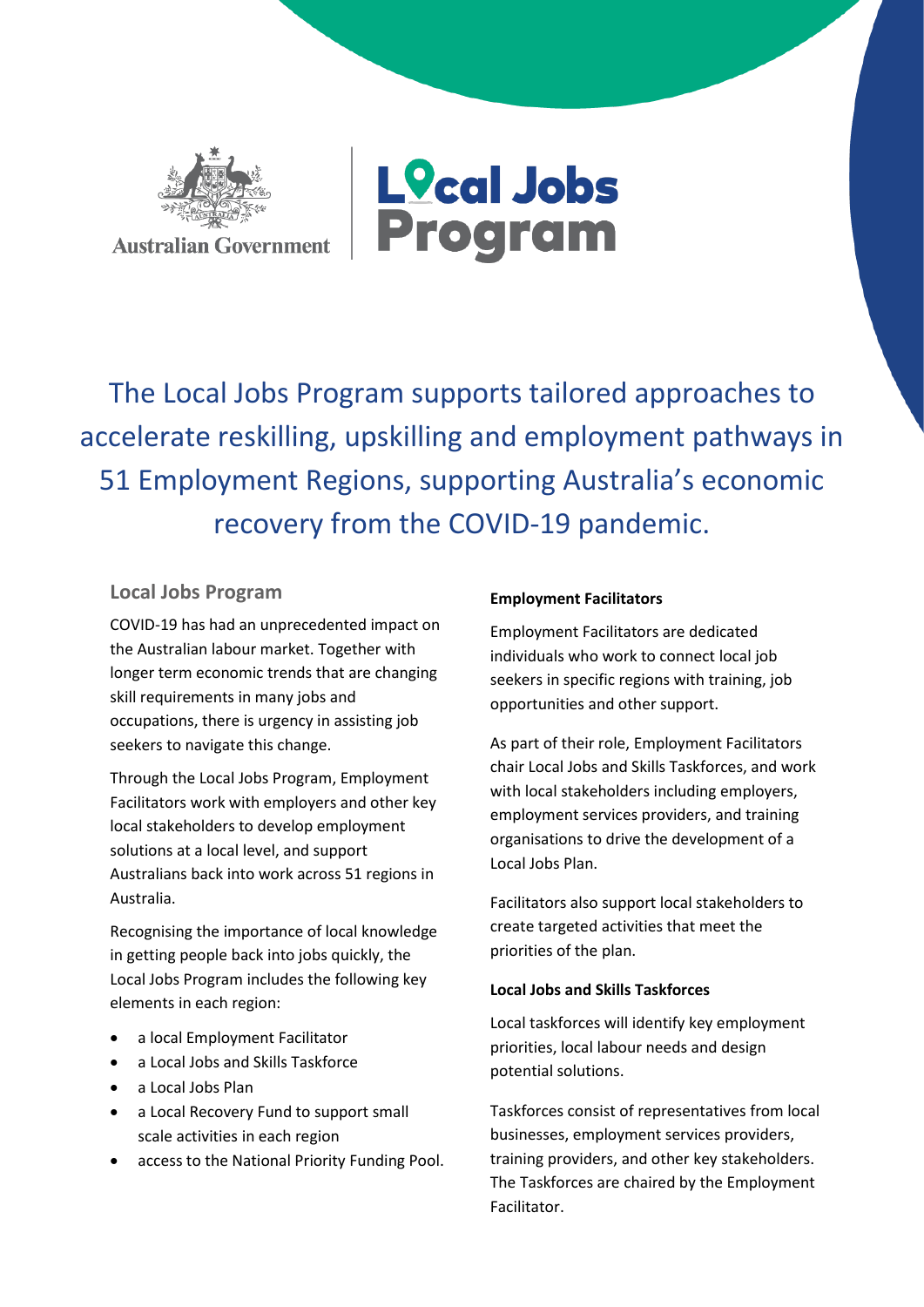Taskforces develop and update a Local Jobs Plan for their respective region that identifies key employment and training priorities and provides a framework for driving employment outcomes in the context of the local labour market. The process has been supported through information provided by the National Skills Commission and the National Careers Institute. Plans detail strategies to support job seekers in meeting local employers' requirements.

For example, if a region has an aging demographic, and the Taskforce identified addressing youth unemployment as a regional priority, then the Local Jobs Plan could include strategies to address this, specifically training young people to undertake caregiver roles.

Facilitators could then work with employers, employment services providers and training organisations to support them to design activities, including training, that allows them to take advantage of local job opportunities.

#### **Local Recovery Funds**

A Local Recovery Fund is available in each region for local stakeholders to develop activities in line with the employment needs of their region, as identified by their Taskforce and Local Jobs Plan.

#### **Program duration**

The program will run to 30 June 2025.

### **Key Questions and Answers**

#### *How were regions selected?*

Of the existing 25 Local Jobs Program Employment Regions, 11 already had an Employment Facilitator on the ground. Another 14 regions were selected through analysis by the National Skills Commission, identifying the regions that were most impacted by COVID-19 and/or were experiencing ongoing disadvantage.

On 1 July 2021, the Program was expanded to the remaining 26 Employment Regions, to cover all 51 Employment Regions in Australia.

#### *How can organisations apply for funding?*

Once a region's employment priorities have been identified in the Local Jobs Plan, applicants can refer to the program's website for information on how to lodge a proposal.

The Department of Education, Skills and Employment will evaluate each proposal against the published evaluation criteria. Proposals under this initiative are also considered by the relevant Taskforce prior to their submission. Stakeholders can apply for funding between \$10,000 and \$200,000 for eligible activities.

All activity proposals must nominate an eligible employment services provider as an activity partner. A list of providers can be found on the department's website. The local Employment Facilitator and Taskforce will collaborate and work proactively with local employment service providers to ensure the success of each activity.

#### *What types of activities could be developed?*

Some examples of activities that could be developed to support people into employment include training and re-skilling opportunities; tailored non-accredited training; professional development; job seeker mentoring; work experience; employment pathway and internship programs.

For example, a Local Jobs and Skills Taskforce may use information from the National Skills Commission to identify local growth industries such as construction, healthcare, and professional and scientific services.

In this case, the Employment Facilitator could work with employers, employment services providers and training providers to help develop short courses for job seekers in the region to move into the jobs identified in these growth industries.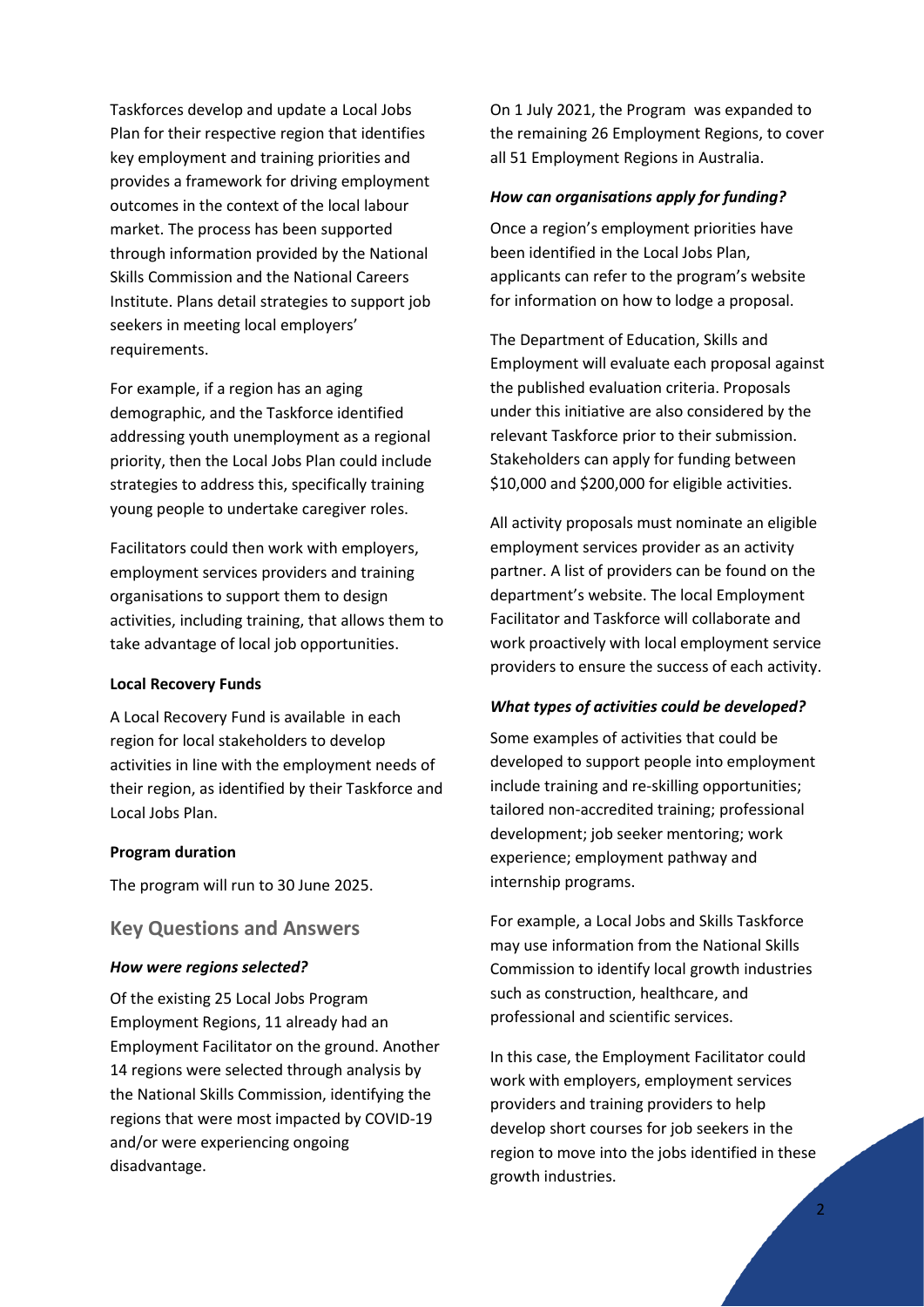A Taskforce could also work with local councils and employers to identify specific upcoming infrastructure projects so that job seekers can undertake training activities to allow them to participate directly in construction and other activities associated with the infrastructure projects.

In developing these activities, the Employment Facilitator will provide support through a coordinated approach so existing programs are leveraged, and duplication is minimised.

#### *Who can participate in these activities?*

Job seekers registered with a jobactive, ParentsNext, Transition to Work, or New Employment Services Trial provider will be eligible for the program.

#### *Who is my region's Employment Facilitator?*

A list of Employment Facilitators can be found at [dese.gov.au/local-jobs-program.](http://dese.gov.au/local-jobs-program)

#### *Where can I find further information?*

Further information on the Local Jobs Program is available a[t dese.gov.au/local-jobs-program.](http://dese.gov.au/local-jobs-program)